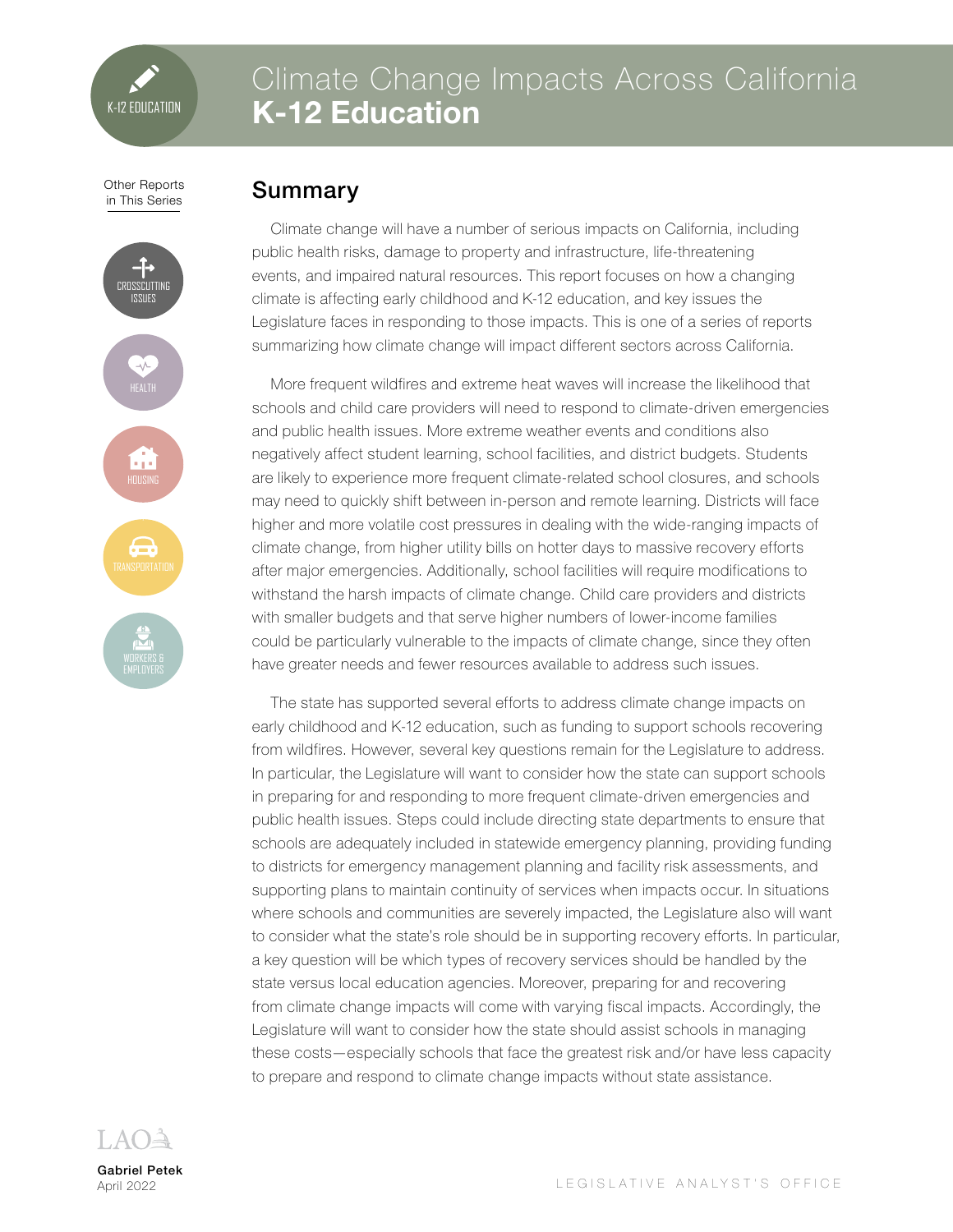# Introduction

This report contains three primary sections: (1) the major ways climate hazards impact K-12 education, (2) significant existing state-level efforts underway to address climate change impacts in the education sector, and (3) key questions for the Legislature to consider in response to these impacts. Given the complexity of the issues, this report does not contain explicit recommendations or a specific path forward; rather, it is intended as a framing document to help the Legislature adopt a "climate lens" across the K-12 education policy area. Many of the considerations we discuss also apply to early childhood education and child care.

Because some degree of climate change already is occurring and more changes are inevitable, this document focuses primarily on how the Legislature can think about *responding* to the resulting impacts. Of note, the state also is engaged in numerous efforts to *limit* the degree to which climate change occurs by enacting

policies and programs to reduce emissions of greenhouse gases (such as by encouraging school buildings to be more energy efficient).

*California Faces Five Major Climate Hazards.* As discussed in depth in our companion report, *Climate Change Impacts Across California: Crosscutting Issues*, California faces five major hazards as the result of climate change. Specifically, increasing temperatures, a changing hydrology, and rising sea levels will lead to:

- Higher average temperatures and periods of extreme heat.
- More frequent and intense droughts.
- Increased risk of floods.
- More severe wildfires.
- Coastal flooding and erosion.

Below, we discuss specific impacts these hazards will have on K-12 education.

# Major Climate Change Impacts On K-12 Education

In this section, we discuss current and future impacts that climate change will have on early childhood and K-12 education. Overall, we find that climate change will increase the likelihood that schools and child care providers will need to respond to climate-driven emergencies and public health issues. This likely will require schools and providers to take steps to avoid disruptions in providing educational services when impacts occur and to modify their facilities.

### *Climate Change Impacts Increase Likelihood That Schools Will Need to Respond to Emergencies and Public Health*

**Issues.** Schools and child care providers are already beginning to experience the impacts of climate change, most notably from wildfires. For instance, the California Department of Education (CDE) reports that 104 school districts were subject to wildfire evacuation orders in 2020. In addition to emergencies, climate change impacts may also lead to public health issues that require modifications to educational delivery models. For example, extreme heatwaves or poor air quality from wildfires may make it temporarily unsafe for students and staff to participate in normal outdoor activities. Accordingly, schools and child care providers will need to establish and continually update emergency preparedness and response plans that adequately reflect the increased likelihood and intensity of these events.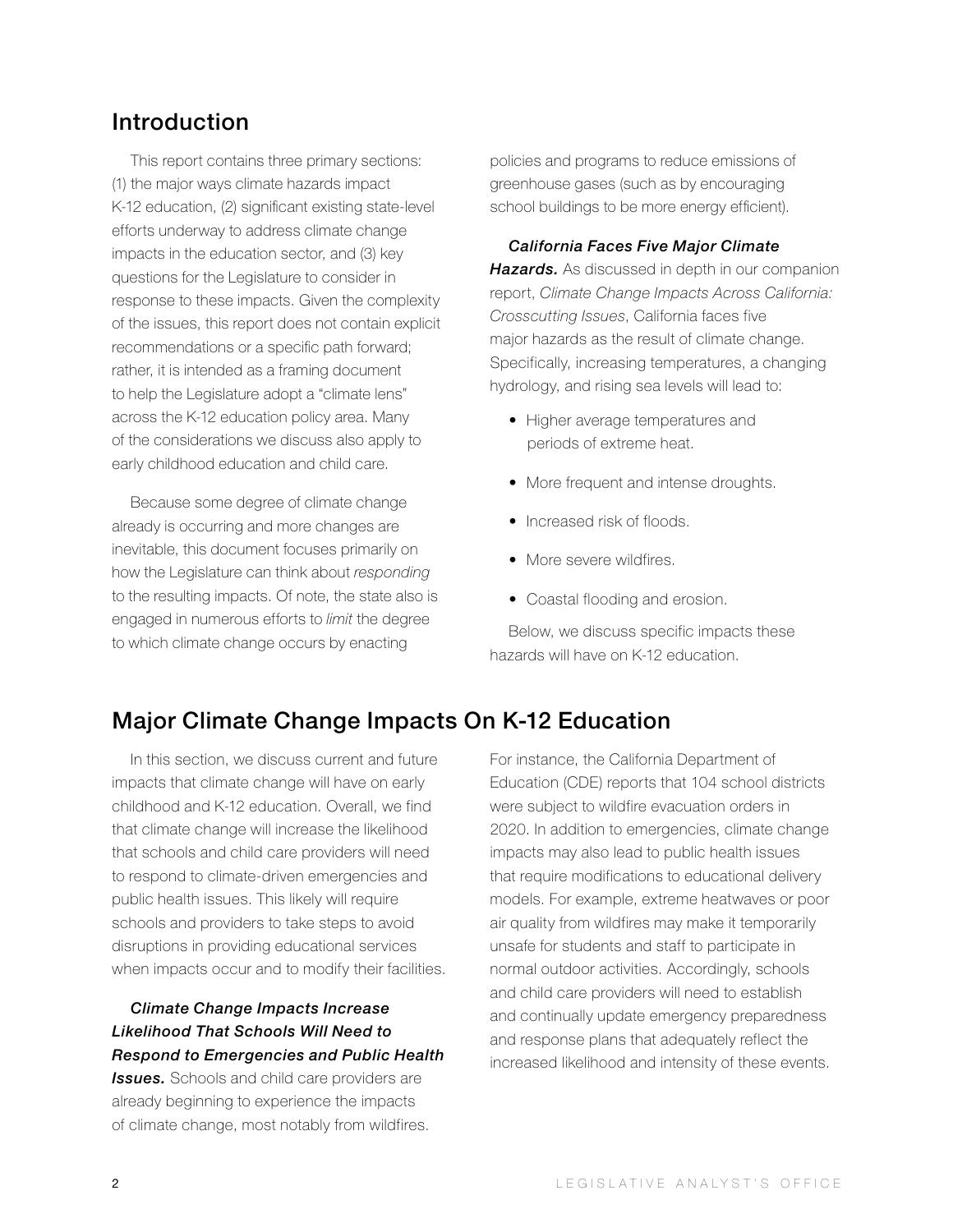*Schools Will Need to Take Steps to Avoid Disrupting Education and Services.* As the climate changes, K-12 schools and child care providers will experience more frequent closures due to the impacts of wildfires, not only from the encroaching fires but also from planned power outages and smoke-related impairments to air quality. For instance, as shown in Figure 1, from 2008-09 to 2016-17, an average of about 70 schools experienced wildfire-related emergency closures each year. In contrast, the state averaged more than 1,600 schools closed due to wildfires annually from 2017-18 through 2019-20. These closures affected an average of about 950,000 students in 2017-18 through 2019-20.

In some areas of the state, educators and students may also increasingly be impacted by flooding that disrupts their ability to get to school or impairs the functionality of school facilities on a short- or long-term basis. More frequent closures

will cause disruptions to education, special education services, school meals, child care, and other services. As a result, impacted students will face a higher risk of experiencing food insecurity, learning loss, and, consequently, poorer academic outcomes. Additionally, following traumatic climate-related closures, students may experience mental health impacts, which also can affect their ability to learn. School and child care closures also impact parents' ability to work, depending upon whether they are able to make alternative care arrangements. Lower-income families are likely disproportionately impacted by disruptions to education and child care because they often have fewer available resources to help mitigate the disruptions—including challenges such as less access to computers, unreliable internet connections, inadequate space at home for remote learning, less capacity for adults to monitor student engagement, less exposure to English for English learners, or inability to arrange and pay

Figure 1



### **Students Have Experienced Increased School Closures Due to Wildfires**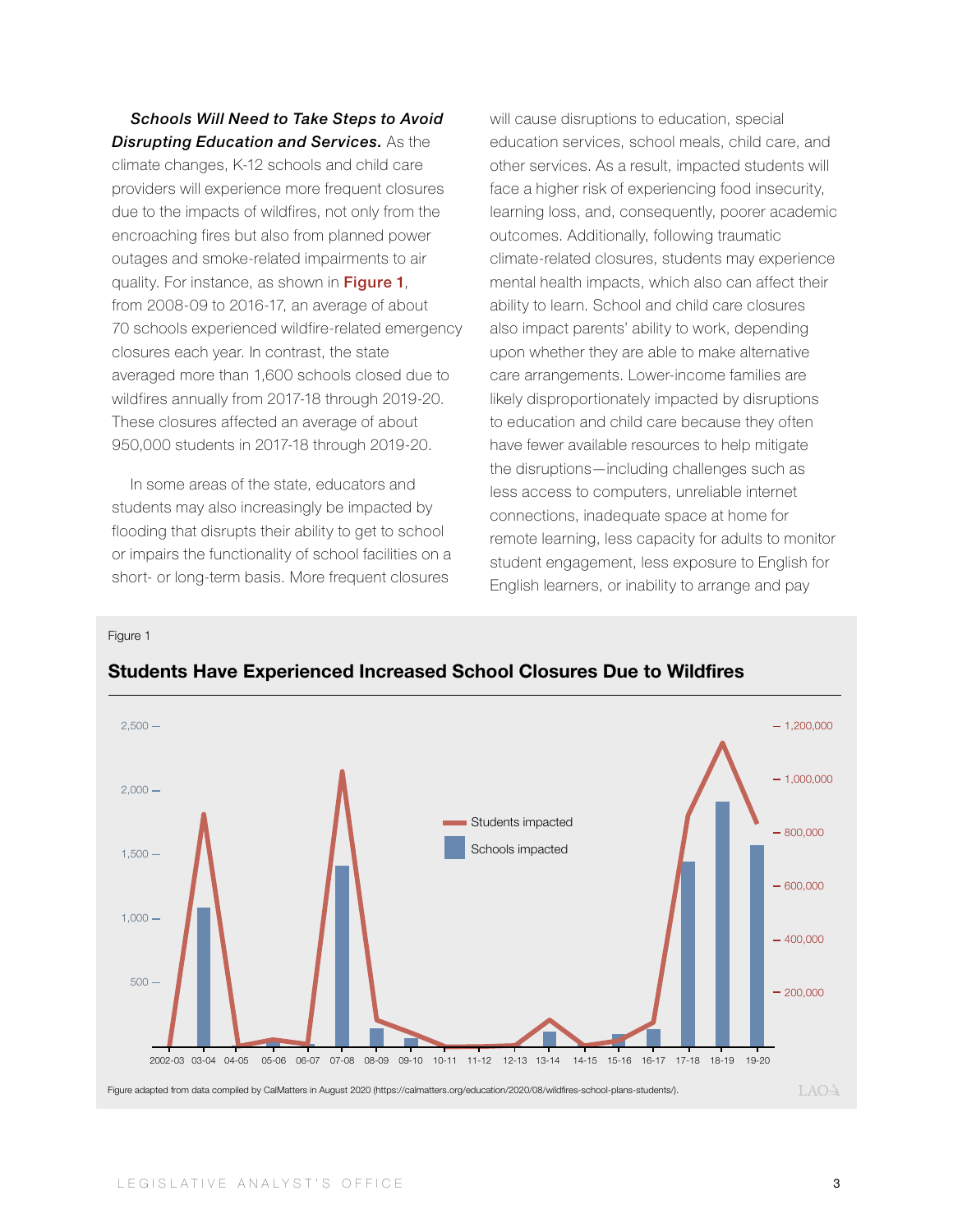for child care alternatives. Additionally, districts and counties along the state's southern border have recently seen influxes of unaccompanied minors from Central America due in part to climate change impacts like the economic impacts of hurricanes, spurring an urgent need to provide educational services to significant numbers of children. Schools and child care providers will need to plan for how they can maintain continuity of education and services—particularly for more vulnerable and impacted students—as climate change disruptions become more frequent.

### *Climate Change Will Require Modifications to Many Existing and Future School Facilities.*

Historically, infrastructure has been designed under the expectation that future conditions would be relatively stable and reflect historical trends. However, as the climate changes, school and child care facilities will need to be able to withstand more extreme events and conditions than those for which they were designed. For instance, to meet the demands of warmer average temperatures and more frequent heatwaves, school facilities in historically temperate regions may need to consider remodeling playgrounds with more heat-resistant materials and shade structures or adding air conditioning systems—which some research has found to mitigate the negative impacts of heat on student learning and academic performance. Additional modifications might include "hardening" facilities to reduce their risk of catching fire in forested areas, adding air filtration systems to lessen smoke exposure, or elevating structures along the coast to accommodate occasional flooding. Construction of new school facilities will also need to incorporate the impacts of climate change. For example, design standards and siting requirements for new schools will need to consider the increased potential of future flooding from rising sea levels rather than relying solely on historic trends to assess a location's flood risk.

*Responding to Impacts of Climate Change Will Have Fiscal Impacts on Schools.* Schools and child care providers will incur additional costs in preparing for and responding to the impacts of climate change. Some of these costs will be somewhat predictable and can be built into long-term planning. For example, expected costs might include higher utility bills from increased reliance on air conditioning during extremely hot days, making necessary facility modifications, or purchasing additional computers and technology upgrades to allow for temporary shifts to remote learning when wildfires make air quality unsafe to attend school. In contrast, the costs associated with responding to climate-driven emergency events are more difficult to predict and plan for, and could be significant. Such costs might include relocating schools to temporary locations, repairing or rebuilding damaged schools, purchasing and deploying protective equipment such as sandbags to prevent flooding, or providing staff and students with face masks to protect from smoke. For example, the Camp Fire of November 2018 caused significant damage to schools in the Paradise Unified School District. Despite one-time federal recovery funds and sustained levels of state school funding, a 2020 [evaluation](https://www.fcmat.org/PublicationsReports/Paradise-USD-final-letter-10002.pdf) found the district will continue to face long-term fiscal impacts from fire-related cost pressures such as higher attorneys' fees, transportation costs, and insurance premiums. Districts also may face more volatility in enrollment as some families choose to permanently relocate to other places after emergency events likely driving enrollment declines in certain communities and growth in others, as well as corresponding changes to state school funding.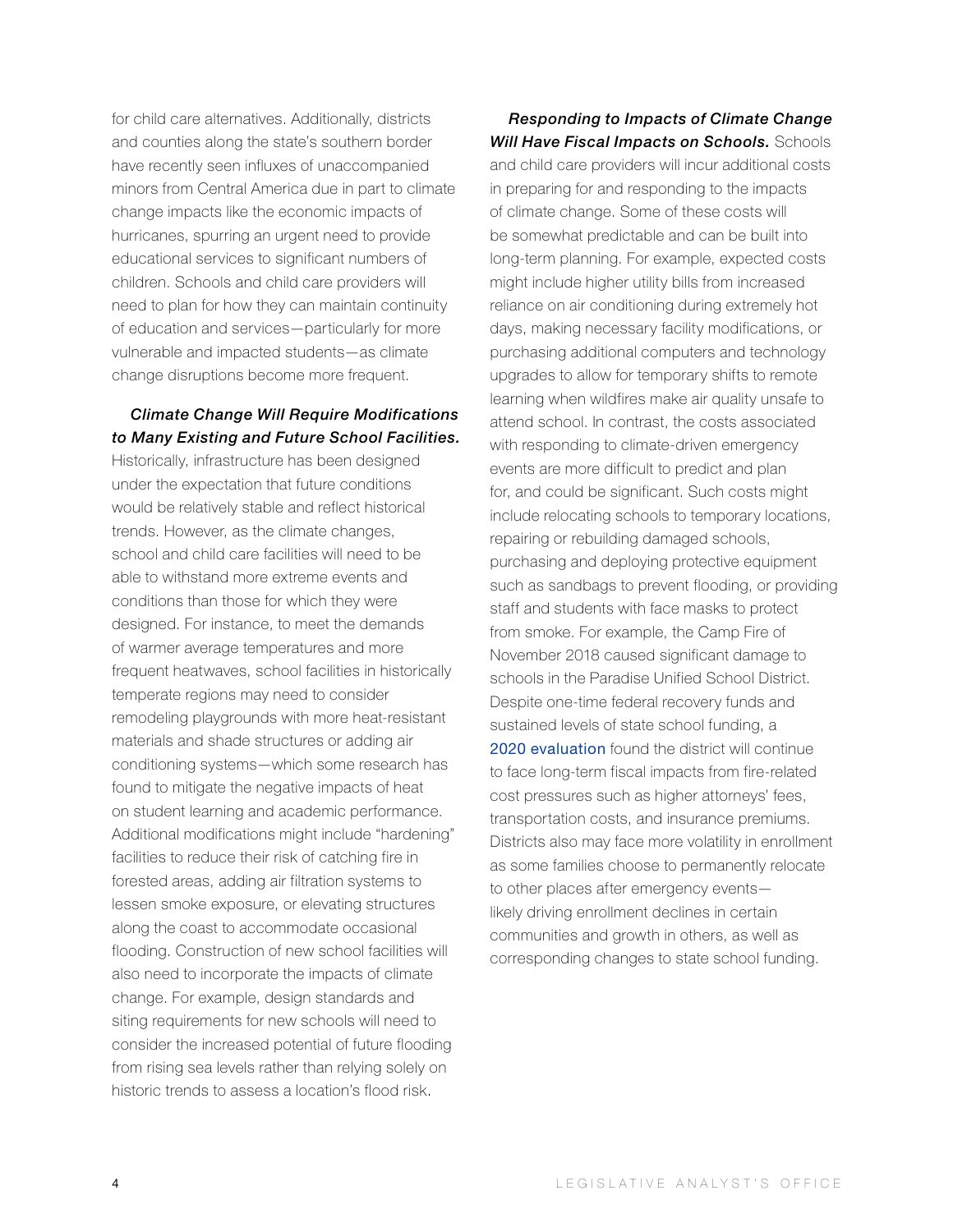# Significant Existing Efforts and Funding

The state has supported several efforts to address climate change impacts on K-12 education, such as funding to support schools recovering from wildfires, as well as department initiatives to streamline communication between the state and schools during emergencies. Below, we highlight some of the most significant climate adaptation efforts the state has undertaken related to schools.

### *State Law Provides Continued Funding for Schools When Impacted by Disasters.*

Under current law, schools generate state funding based on student attendance. When a disaster—such as a fire or flood—results in school closures and lower student attendance, schools may request continued state funding comparable to what they would have received had they not closed. For instance, schools impacted by the Camp Fire in 2018 and Tubbs Fire in 2017 requested and received such continued state funding. Additionally, the 2021-22 budget provided \$4.2 million in one-time state funding to the Paradise Unified School District to help cover increased costs following the Camp Fire.

### *Schools Impacted by Future Disasters Must Plan for Independent Study.* The

2021-22 budget package established additional requirements for schools to receive continued state funding following a disaster-related closure. Specifically, as of September 1, 2021, schools must develop a plan to offer independent study to students when school is closed and then reopen for in-person instruction once permitted under their local health guidance.

### *Additional Emergency Planning Requirements for Special Education.*

Each student that qualifies for special education receives an Individualized Education Program (IEP) specifying the services and supports their district will provide. The 2020-21 budget package established a new requirement for IEPs to also describe how services and supports will be provided during an emergency when in-person school is closed for more than ten school days.

*CDE Added Staff Dedicated to School Emergency Preparedness, Response, and Recovery.* The 2020-21 budget provided CDE with two positions to support schools across the state in planning for, preparing for, and responding to disasters, including climate-driven events. The 2021-22 budget subsequently provided \$264,000 in ongoing funding for these positions.

### *CDE Has Recently Developed Additional Emergency Support Services for Schools.*

CDE has undertaken several recent activities to help schools respond to climate change impacts. First, for schools affected by wildfires, CDE helped find facilities that could be used as temporary classrooms and apply for state and federal funding. Second, in 2019, CDE partnered with the California Air Resources Board and other organizations to issue [statewide guidance](https://www.cde.ca.gov/ls/ep/documents/airqualityguidance.pdf) for schools on recommended activities under poor air quality conditions. Third, to streamline future communication between CDE and schools during emergencies, the department recently established an emergency response system for schools. The system allows CDE to directly send out and gather information from schools affected by disasters.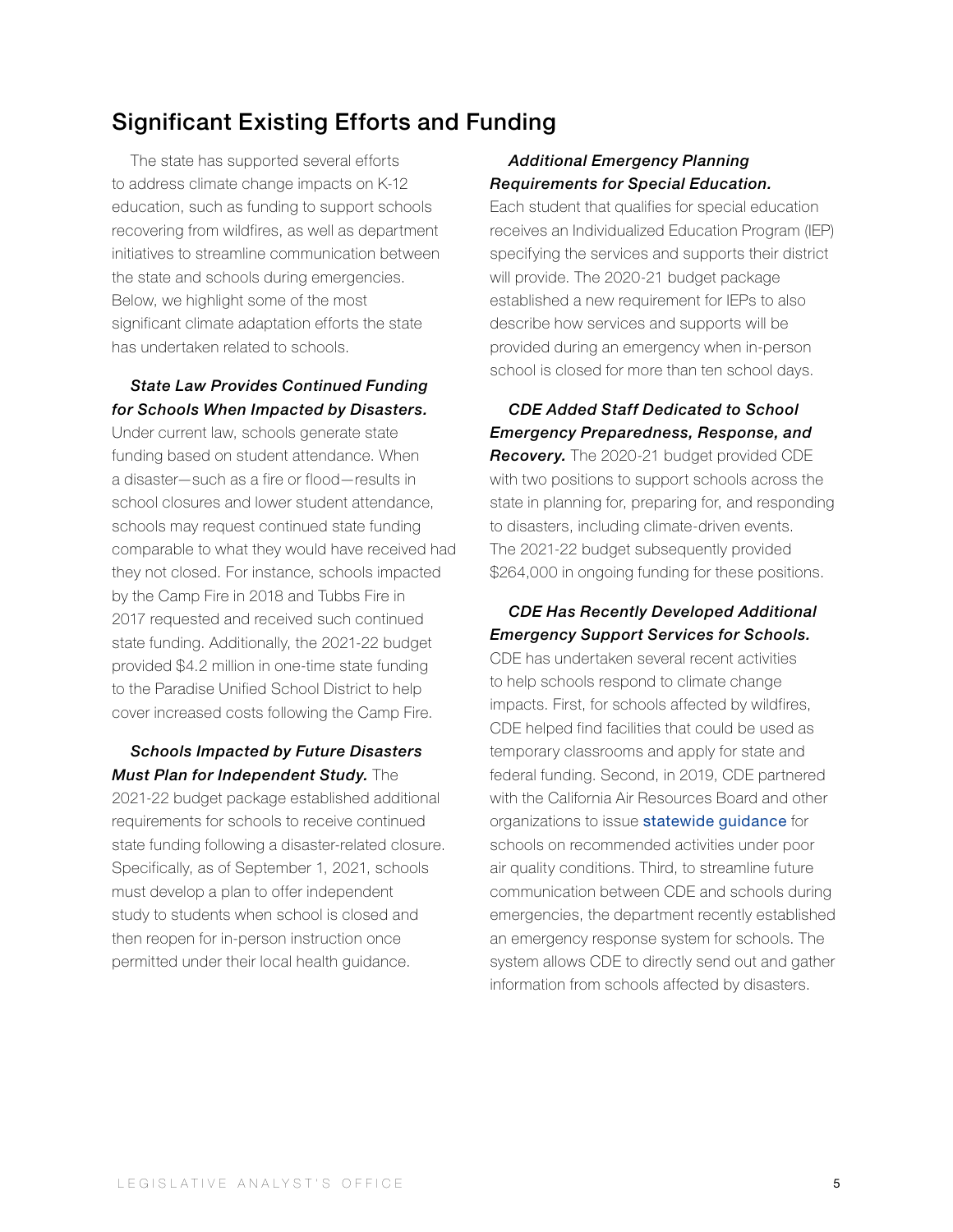# Key Issues for Legislative Consideration

Because schools are primarily managed at the local level, many of the decisions about how to adapt to climate change impacts will be made by governing boards and district and site administrators. However, given the state's constitutional responsibility to provide public education, the state has an important role to play in ensuring that schools are prepared to keep students (1) safe and (2) learning despite the climate change impacts they will experience and resulting changes to current operations that they may need to make. Below, we discuss key issues for the Legislature to consider given these important state responsibilities in the context of a changing climate, and also summarize these issues in Figure 2.

### *How Can the State Support Schools in Preparing for and Responding to More Frequent Climate-Driven Emergencies?*

With climate-driven emergencies expected to become more frequent and intense, the Legislature will want to ensure that schools are prepared to quickly and capably respond to such events. Preparedness and response activities will need to be conducted at both the state and

local levels, with many efforts requiring collaboration across different agencies. At the state level, the Legislature will want to ensure that schools are adequately included in statewide emergency preparedness and response planning efforts, such as by requiring state agencies to consult with CDE prior to developing state-level emergency plans or requiring and verifying—that local city and county disaster mitigation plans incorporate potential impacts on schools. The Legislature also will need to consider how

it can support local efforts. This could include encouraging the development of up-front mutual aid agreements between schools for providing post-disaster services. The Legislature also could consider funding emergency management planning grants for districts and county offices of education (COEs)—specifically those that face the greatest risk and/or might have less capacity to prepare and respond to climate threats without state assistance. Additionally, the Legislature will want to think about whether the state currently has the information it will need to support statewide efforts in preparing for and responding to climate-driven emergencies. For instance, would the state benefit from having a statewide inventory of school facilities to help identify which sites might be at risk during fire or flood events?

*What Role Should the State Play in Supporting Schools Recovering From Climate-Driven Emergencies?* While being adequately prepared to respond to climate-driven emergencies can mitigate losses, there still will be situations in which schools and communities will be impacted and recovery efforts will be needed.

### Figure 2

### **Climate Change Impacts on K-12 Education: Key Issues for Legislative Consideration**

- $\blacktriangledown$  How can the state support schools in preparing for, responding to, and recovering from more frequent climate-driven emergencies?
- What role should the state play in assisting schools to navigate climate-driven public health impacts?
- How can the state help support continuity of education and minimize disruptions to services?
- How can the state ensure that school facilities are prepared to safely withstand the impacts of climate change?
- How should the state help schools manage the fiscal impacts associated with climate change?
- What additional resources should the state provide to the students and schools most vulnerable to the impacts of climate change?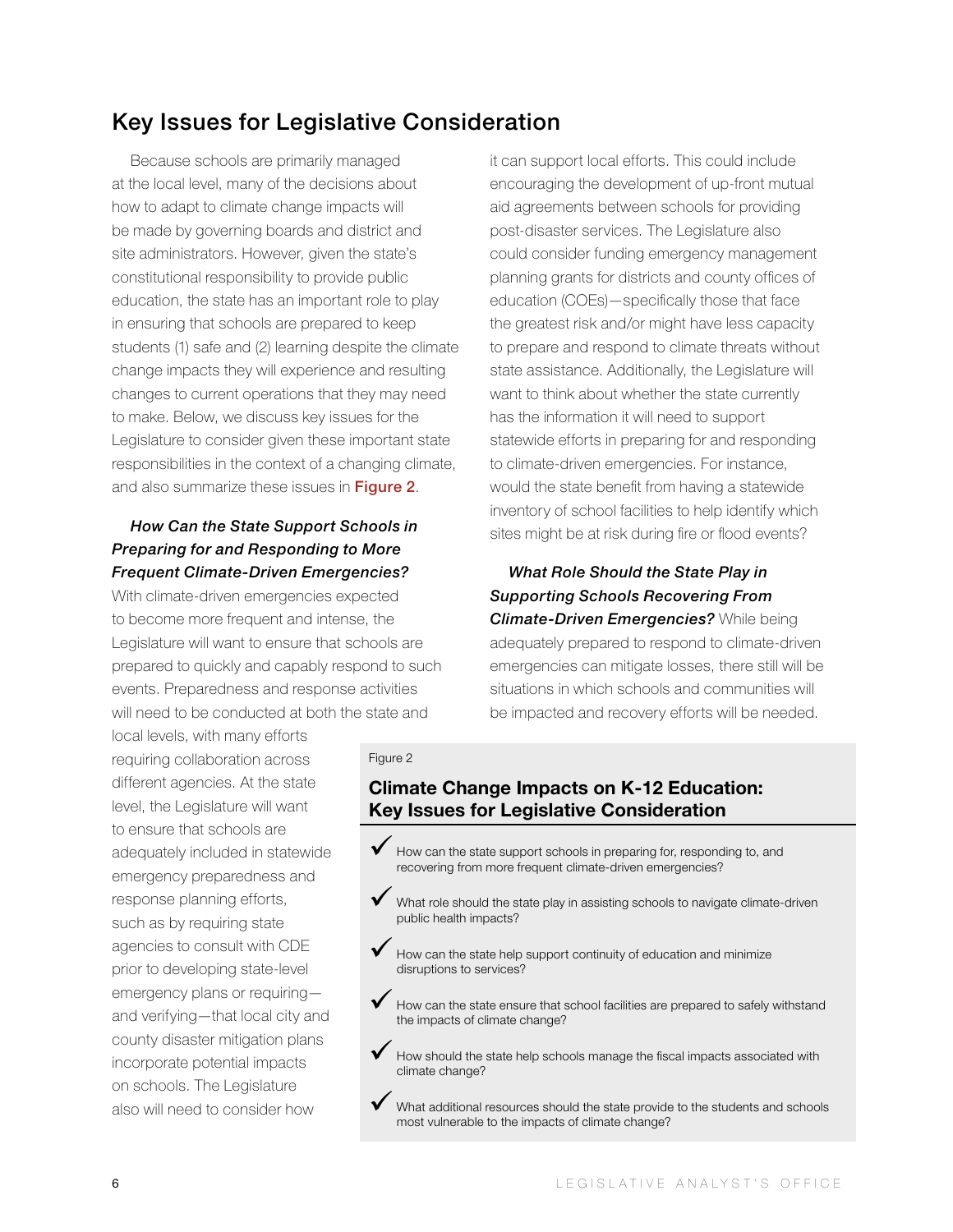Such efforts may range from fixing or relocating damaged school facilities to finding temporary facilities to continue instruction and providing emergency meal and mental health services. The need for recovery efforts and services likely will become more regular as climate change impacts become more frequent and intense. Accordingly, the Legislature will want to consider what the state's role should be in supporting schools that are recovering from climate-driven emergencies. For instance, should the state be responsible for arranging and bearing the costs of certain recovery services and not others? Should the state's approach vary depending on the characteristics of the communities that are impacted? For example, should the state provide additional support for school districts that have fewer resources to cope and recover from climate change impacts compared to those that have larger operating budgets? What lessons has the state learned from recent disasters that can inform future recovery efforts?

### *What Role Should the State Play in Assisting Schools in Navigating Climate-Driven Public*

**Health Impacts?** Schools will have varying degrees of technical expertise—or, in some cases, none—regarding how they should respond to climate-driven public health impacts such as prolonged periods of extreme heat and wildfire smoke. In response, the Legislature may want to consider what information or guidance the state should provide to help schools' administrative decision-making. For instance, the state could set clear guidelines on what particulate matter air quality levels should prompt school closures or what temperatures should shift activities indoors.

*How Can the State Help Support Continuity of Educational Services?* As disruptions to education and child care services occur more frequently, the state will want to consider ways to support schools and child care centers to ensure continued access to services. For instance, in recent years, districts in other states have

developed capacity to swiftly switch to remote learning when inclement weather has led to the cancellation of in-person school. The Legislature may want to explore statutory changes that would require districts to make up instructional days lost due to wildfire smoke, extreme heat, or flood events, either through distance learning or other means. The Legislature could also require that schools and child care providers develop plans for how they will maintain general education and special education services, learning recovery, emergency meal service, mental health services, and child care in cases of extreme weather and climate-driven events. The Legislature also could consider what role, if any, the state should play in supporting districts and COEs in planning for or providing education to increased numbers of children who may migrate to the state as a result of climate change impacts they experience in other states or countries. Since connectivity issues and food insecurity are more likely to affect lower-income students, the Legislature will want to consider providing additional resources after disruptive events specifically to ensure schools prioritize meeting the needs of these students. Additionally, the Legislature could consider whether the state should maintain a reserve of portable classrooms or signal that existing state emergency funds could be used for technology devices that could be readily deployed after a climate-driven emergency to support continuity of services.

*How Can the State Ensure That School Facilities Are Prepared to Safely Withstand the Impacts of Climate Change?* Schools will need to conduct assessments, plan, and implement strategies to ensure that their facilities are more climate resilient. Policy levers the Legislature could consider include providing technical assistance and financial incentives for facility risk assessments and adaptation planning, updating the state's School Facilities Program and school facility regulations to incorporate climate change impacts, and directing state agencies to collaborate and develop